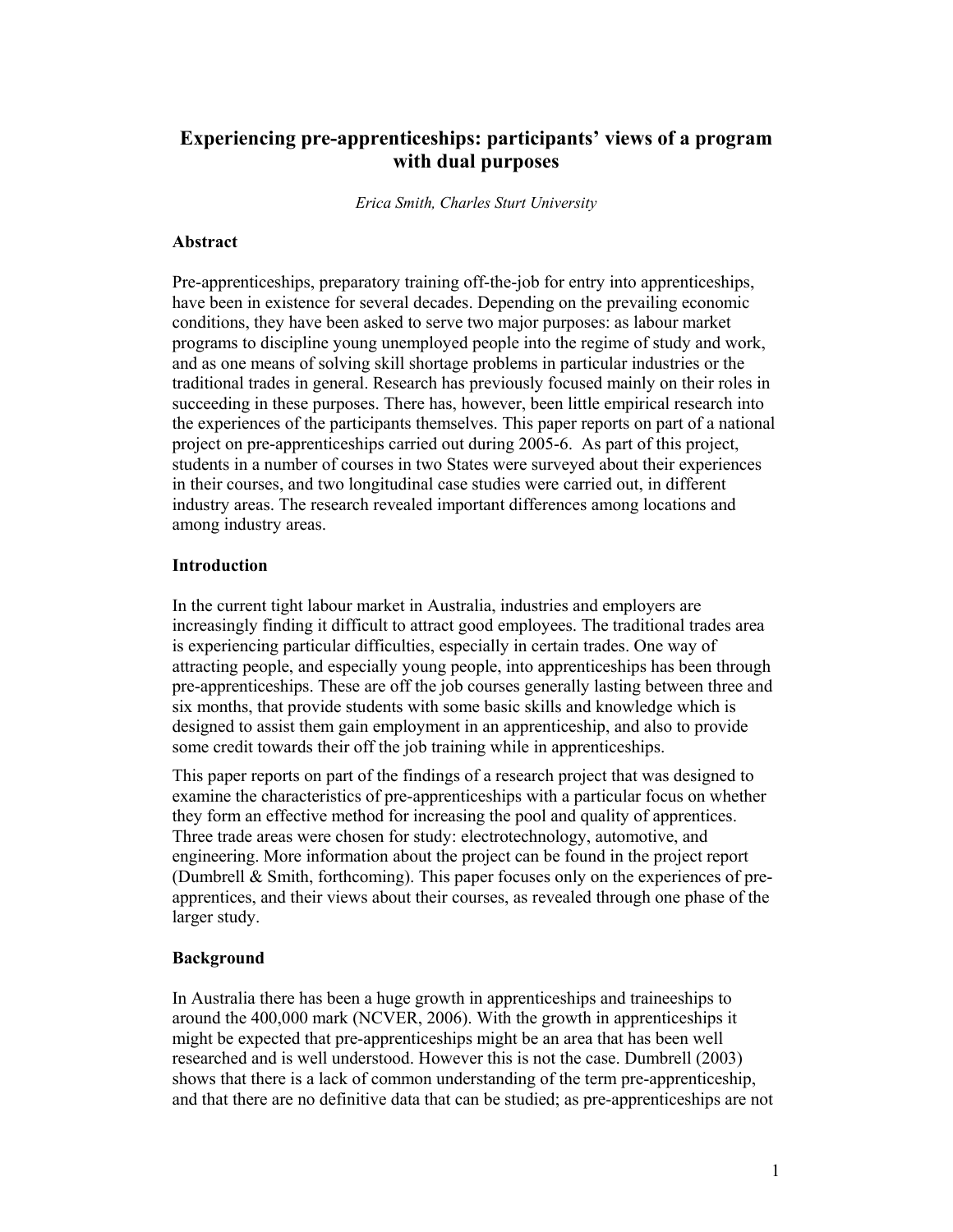flagged as a course type in VET statistical data, proxy descriptors must be used to try to identify them. Similarly, identifying the historical development of preapprenticeships in Australia is difficult, but there is evidence that such programs began in the early twentieth century and that they were common, for example, in the 1930s in New South Wales as part of measures to combat unemployment. They were widely delivered during the 1950s and 1960s (Ray, 2001). Their existence is well documented by the 1970s and by the end of that decade measures had been taken to expand the number of pre-apprenticeship courses, (Ray, 2001). It appeared that total enrolments in Australia in 1999 were around 27,000 (Dumbrell, 2003: 18) and that they were greatest in Queensland and Victoria with only small numbers in other States and Territories.

Programs called "pre-apprenticeships" exist in a number of other countries; however they generally do not appear to be exactly equivalent to the Australian model. In Canada, 'pre-apprenticeship courses' are available in a number of provinces but vary from site to site (Douglas, 1998). In England 'young apprenticeships' have been in operation since 2004 but these programs, while sharing similar aims, are more like VET in schools than Australian pre-apprenticeships, although the VET qualification is always undertaken away from school premises, and they are aimed at 14-16 year olds rather than at young people of school-leaving age (DfES, 2006).

If one major purpose of pre-apprenticeships is to improve the chances of retention when the pre-apprentice gains an apprenticeship on completion of the course, then it is of importance to examine the literature on attrition and retention. Completion rates in apprenticeships have declined, although they are higher than for traineeships; for apprentices commencing in 1999 completion rates were around 60% (Ball & John, 2005: 5). Ball & John's study detected some evidence that retention rates may be improving with apprentices commencing more recently.

| Apprentices who completed were more<br>likely to have | Apprentices who did not complete<br>were more likely to have |
|-------------------------------------------------------|--------------------------------------------------------------|
| Concerns about using apprenticeship to build          | Had more haphazard entry patterns                            |
| career                                                | Had a gap after leaving school                               |
| Arranged apprenticeship before leaving school         | before entering apprenticeship                               |
| Actively sought an apprenticeship through             | Failed to get an apprenticeship in                           |
| approaching employers                                 | their preferred trade                                        |
| Left school in Year 10 rather than earlier or         | Had another preferred career choice                          |
| later                                                 | before apprenticeship                                        |
| Showed more initial interest in the trade             | Enjoyed their trade training less                            |
| Enjoyed their trade training more                     |                                                              |

The following table summarises some features that affect retention in apprenticeships.

Adapted from College Curriculum Services Unit (1990: 6)

If pre-apprenticeships can move more apprentices into the first rather than the second column then they are likely to increase retention.

#### **Research method**

The overall project from which this paper is derived involved a number of research components: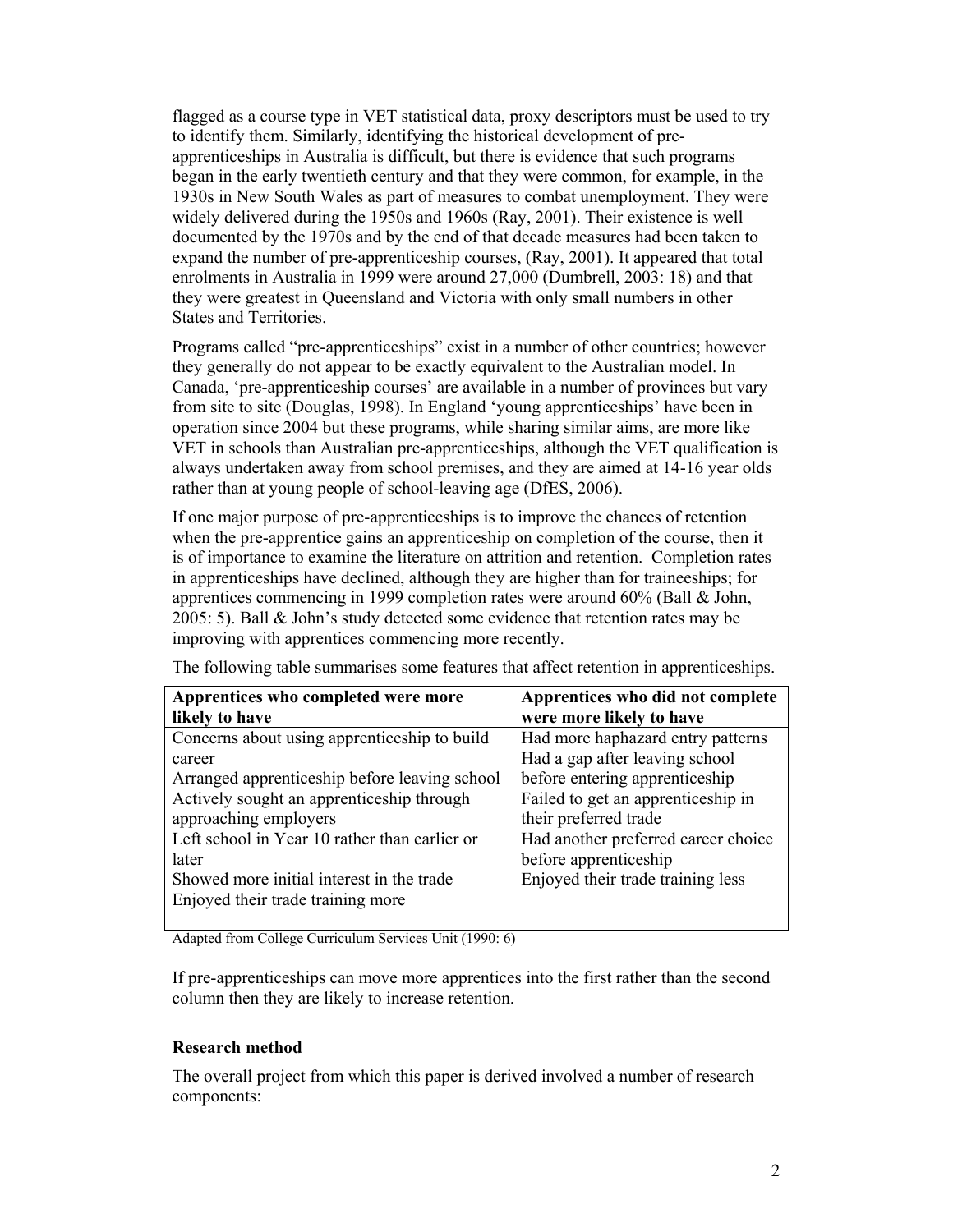- 19 structured face-to-face and telephone interviews with peak bodies, such as state training agencies, representatives of training providers and key industry groups.
- 10 structured interviews with training providers that delivered preapprenticeship courses.
- questionnaire surveys ( $n=255$ ) of apprentices and structured interviews with their employers to capture differences between apprentices who had and had not undertaken pre-apprenticeship courses.
- case studies and surveys of students undertaking pre-apprenticeship courses in NSW, Victoria and South Australia.

The final phase of the research is the subject of this paper. A survey was carried out among pre-apprentices in two States, South Australia and Victoria. 106 usable responses were received from pre-apprentices in nine courses; all except one of the courses were in TAFE Institutes. The other was in a private provider that specialised in programs in one industry area. In addition two longitudinal studies were carried out, one with automotive students in a pre-apprenticeship course in a NSW TAFE Institute and one with electrotechnology students in a Victorian training provider.

The survey was designed to find out about a number of issues:

- demographic data about pre-apprentices
- reasons why students had chosen to undertake a pre-apprenticeship
- students' previous and concurrent working experience
- students' views about the course
- the presence or absence of work placements in the course
- future career plans

The two case studies were designed primarily to provide a more in-depth picture than the pre-apprentice student survey. They also introduced teacher and employer perspective, which were not included in the survey. To provide some breadth, although only two case studies were carried out, they involved two different States (Victoria and New South Wales), TAFE and non-TAFE sites, and metropolitan and rural locations. Details are as follows (pseudonyms are employed):

| Name        | <b>Course</b>     | <b>State</b> | <b>TAFE/other</b> | Location     |
|-------------|-------------------|--------------|-------------------|--------------|
| Cable Co    | Electrotechnology | Vic          | Non-TAFE          | Metropolitan |
| Countrytown | Automotive        | NSW          | <b>TAFE</b>       | Rural        |
| <b>TAFE</b> |                   |              |                   |              |

These two industry areas were selected as nationally there were more courses in these two than in the engineering area.

The case studies were longitudinal, undertaken between February and June 2006, with three visits taking place as follows: near the beginning, in the middle, and at the end of the course. The three visits enabled the researcher to track changes over the life of the course and find out why there was attrition from courses. The case studies also set out to identify the final destinations of students.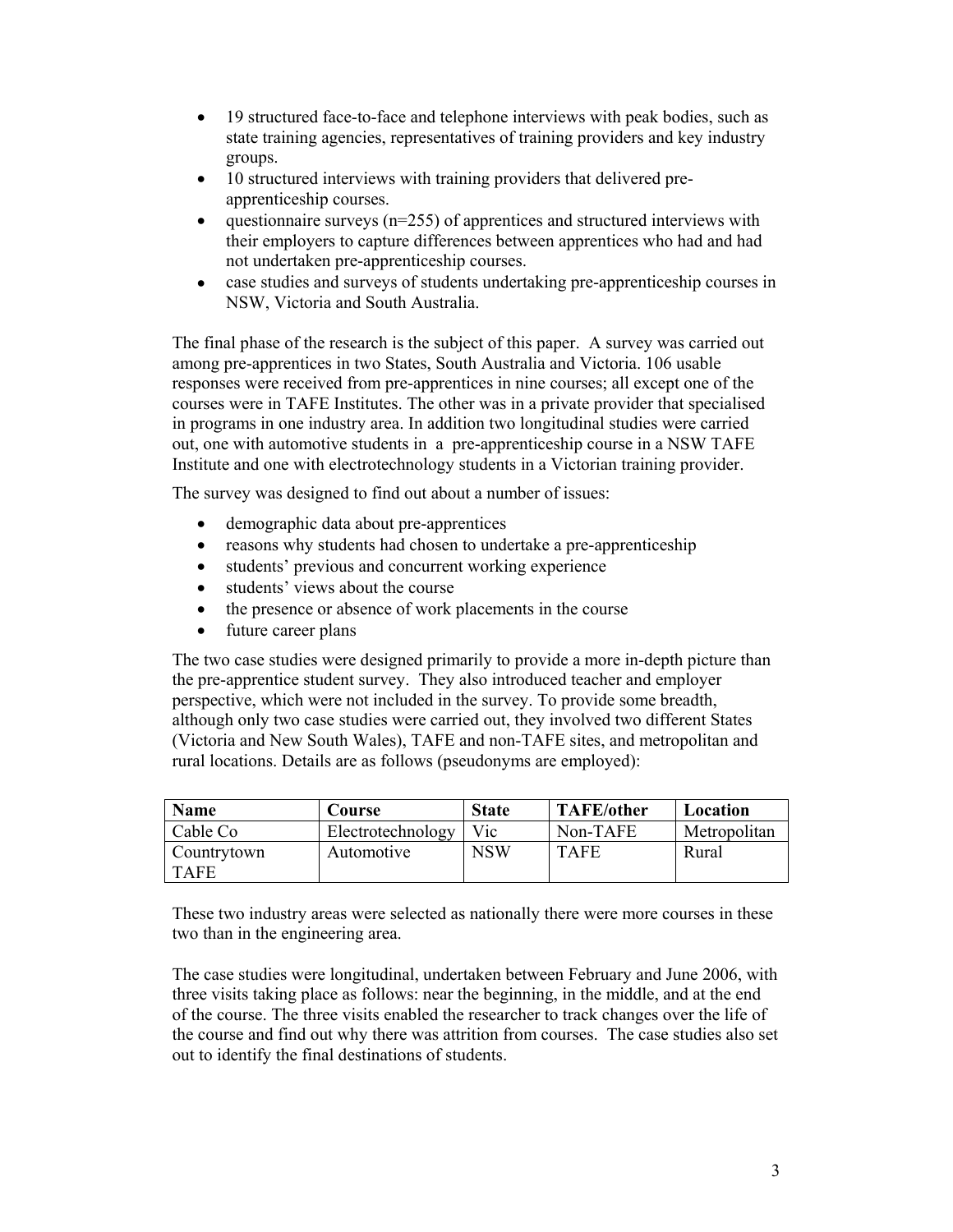|         | <b>Students</b>   | Course co-ordinator | <b>Teacher</b> | Employer       |
|---------|-------------------|---------------------|----------------|----------------|
| Visit 1 | Focus group $(s)$ | Interview           | Interview      | Two interviews |
| Visit 2 | Focus group $(s)$ |                     |                |                |
| Visit 3 | Focus group (s)   | Interview           | Interview      |                |

At the third visit, students also completed a short individual questionnaire about their destinations and their overall view of the course, as it was decided that it was inappropriate for them to be required to reveal these details to other students as part of the focus group. All focus groups and interviews, which all lasted between 30 minutes and an hour, were taped and transcribed, with permission. Each case study was written up separately and the findings then analysed under themes that were taken directly from the research questions for the overall project.

# **Findings**

# **Survey findings**

# Nature of respondents

The majority of the respondents were in Victoria (60, or 56.6%) with 46 (43.4%) in South Australia. In both of these States, respondents were in metropolitan and rural areas. The largest proportion of respondents were in electrotechnology courses (67 or 63.2%), followed by engineering with 31 (29.2%). Only 8 (7.5% were in automotive courses. Only one of the pre-apprentices was female; she was enrolled in an automotive course.

The age distribution of the respondents was quite varied. Table 1 shows distribution across 4 age bands, by industry area.

|              | Course |                   |                    |      |     |                    |              |         |
|--------------|--------|-------------------|--------------------|------|-----|--------------------|--------------|---------|
|              |        | <b>Automotive</b> | Electro-technology |      |     | <b>Engineering</b> | <b>Total</b> |         |
| Age          | No.    | $\frac{0}{0}$     | No.                | $\%$ | No. | $\%$               | No.          | $\%$    |
| $15 - 17$    |        | 75.0              | 12                 | 19.1 | 19  | 61.3               | 37           | 36.3    |
| 18-20        |        | 12.5              | 4 <sub>1</sub>     | 65.0 | o   | 19.4               | 48           | 47.0    |
| $21 - 25$    |        |                   |                    | 12.8 |     | 16.1               | 13           | 12.7    |
| 26-46        |        | 12.5              |                    | 3.2  |     | 3.2                |              | 4.0     |
| <b>Total</b> |        | $100\%$           | 63                 | 100% | 31  | 100%               | 102          | $100\%$ |

**Table 1: Age of pre-apprentice survey respondents, by industry area** 

The automotive pre-apprentices were concentrated in the youngest age group but as they were all in one course, this may not necessarily be typical. Electrotechnology pre-apprentices were concentrated more than other industry areas in the 18-20 ages group. Analysis by highest completed year of schooling showed that 72.3% of the electrotechnology pre-apprentices had completed Year 12 or 13 compared with only 25.8% of the engineering and none of the automotive pre-apprentices. In total, 22.1% of the respondents had only completed Year 9 or Year 10.

Almost two-thirds of the respondents (62.7%) were working part-time at the same time as undertaking their pr-apprenticeship course; engineering students were least likely to have a job at 54.8%. Only one respondent had **never** had a part-time job. Most said that their current part-time work was necessary (55.4%) or helpful (30.8%) to support them financially while studying. Almost half found it a little difficult (35.8%) or very difficult (7.5%) to fit their working hours in with their study. Very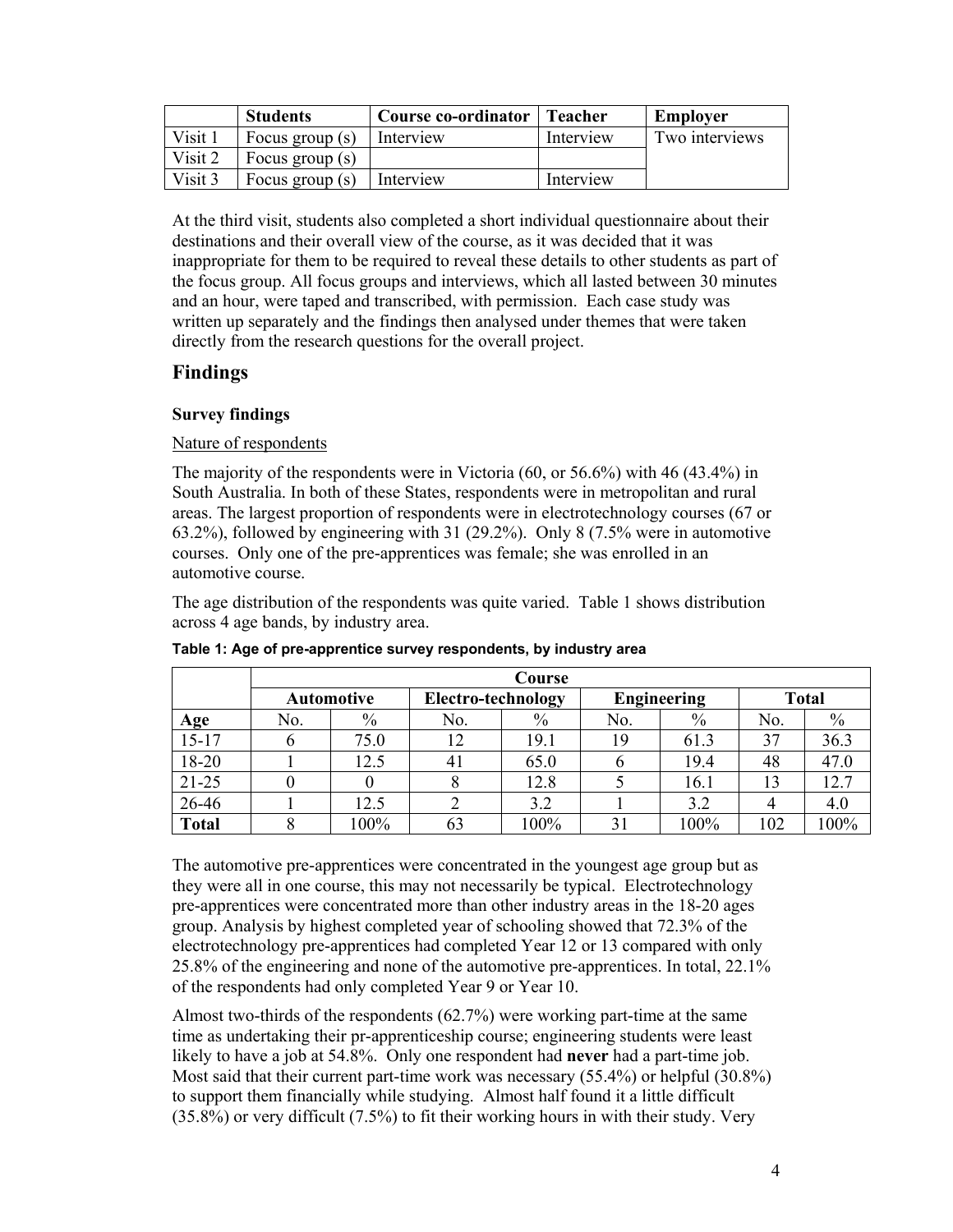few current or previous part-time jobs related to the industry area of the preapprentice course (7.4%) But the jobs of the respondents were less likely than average to be in the most common employment areas for teenagers: only 45.7% were in retail or fast food. Over a quarter (29%) had had a full-time job previously; of these 27 students, only 2 had worked in the same industry area as their pre-apprentice course.

## Enrolment in the pre-apprenticeship

Pre-apprentices were asked the reasons why they chose to do the course. Responses could be expected to give some indication about whether participants regarded their course as a route into an apprenticeship or simply a labour market program. The responses given to a set of provided reasons (in descending order)<sup> $\int$ </sup> were:

- It was a good way to get into an apprenticeship (59%)
- Other reason  $(11.4\%)$

 $\overline{a}$ 

- Missed out on an apprenticeship  $(7.6\%)$
- Not sure if I wanted to do an apprenticeship  $(7.6\%)$
- Better than staying at school  $(4.8\%)$
- Parents wanted me to do it  $(2.9\%)$

These responses indicate, on the whole, very positive reasons for enrolling in their courses. 'Other' responses were mainly related to the wish for a career change or a better future (3), to prepare themselves for an apprenticeship (3), or the students' outside interests (2, both automotive).

### Respondents' views about the course and their future destinations

Tables 2 and 3 show the views of the pre-apprentices about the extent to which they were learning from, and enjoying, their courses. Responses were positive on both fronts, with only 6.7% not sure or disagreeing that they were 'learning a lot' and a rather less positive result on the 'enjoyment' front, with 23.6% not sure or disagreeing that they were 'really enjoying' the course. Electrotechnology students seemed to be less satisfied both with their learning and their enjoyment. They appeared to be more 'critical consumers'; possibly this was related to their higher education level.

|                | Course            |      |                    |      |                    |      |              |      |
|----------------|-------------------|------|--------------------|------|--------------------|------|--------------|------|
|                | <b>Automotive</b> |      | Electro-technology |      | <b>Engineering</b> |      | <b>Total</b> |      |
| Learning?      | No.               | $\%$ | No.                | $\%$ | No.                | $\%$ | No.          | $\%$ |
| Strongly agree |                   | 25.0 | 19                 | 28.4 | 16                 | 53.3 | 37           | 35.2 |
| Agree          |                   | 75.0 | 4 <sub>1</sub>     | 61.2 | 14                 | 46.7 | 61           | 58.1 |
| Not sure       |                   |      |                    | 7.5  |                    |      |              | 4.8  |
| Disagree       |                   |      |                    | 3.0  |                    |      |              | 1.9  |
| <b>Total</b>   |                   | 100% | 67                 | 100% | 30                 | 100% | 105          | 100% |

**Table 2: The extent to which pre-apprentices were learning from their courses** 

<sup>1</sup> Note: 6.7% ticked more than one response, in error, so their responses could not be included in these figures.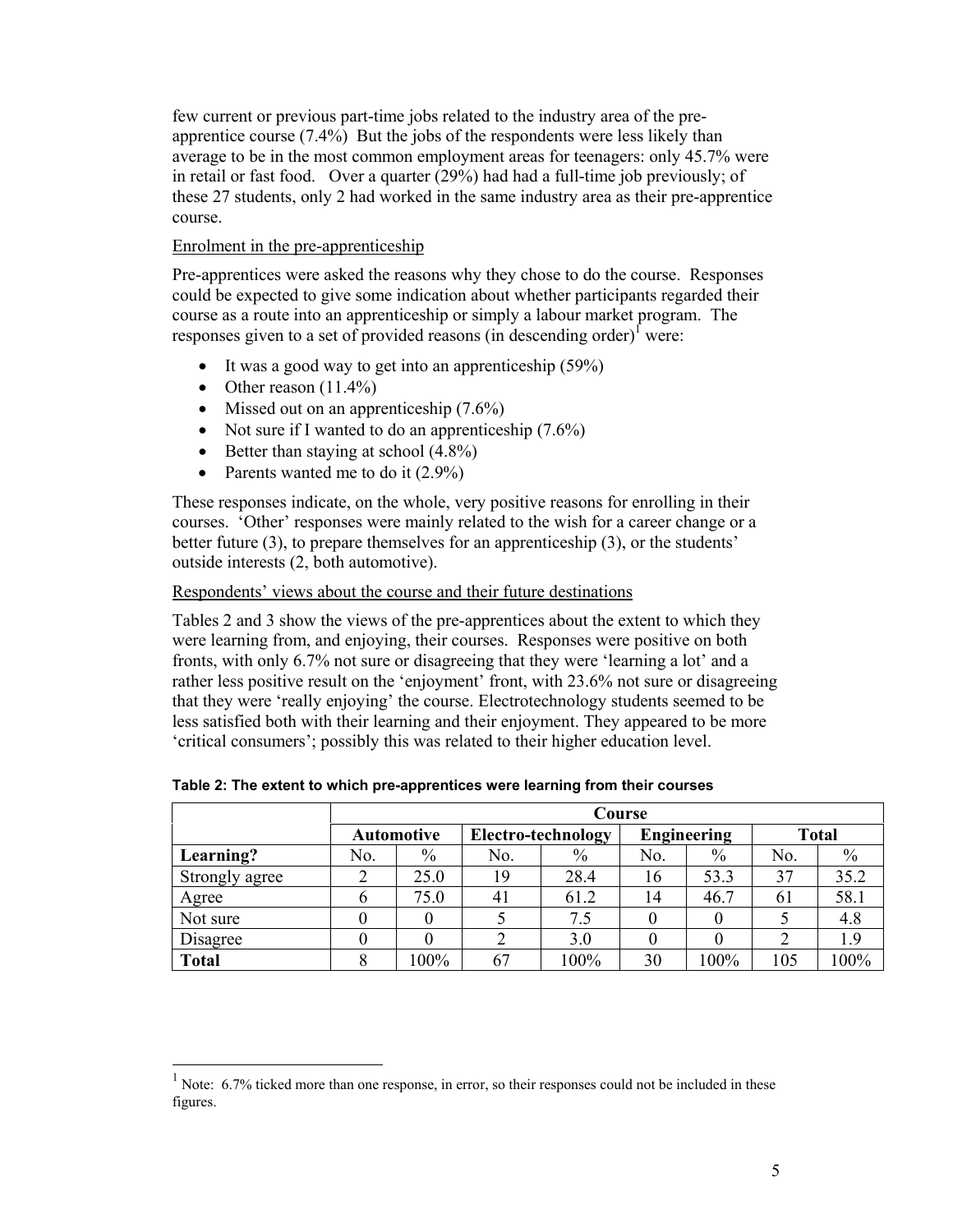|                | Course            |      |                           |      |                    |         |              |      |
|----------------|-------------------|------|---------------------------|------|--------------------|---------|--------------|------|
|                | <b>Automotive</b> |      | <b>Electro-technology</b> |      | <b>Engineering</b> |         | <b>Total</b> |      |
| Enjoying?      | No.               | $\%$ | No.                       | $\%$ | No.                | $\%$    | No.          | $\%$ |
| Strongly agree |                   | 25.0 |                           | 16.4 | 19                 | 61.3    | 32           | 30.2 |
| Agree          |                   | 75.0 | 32                        | 47.8 |                    | 35.5    | 49           | 46.2 |
| Not sure       |                   |      | 19                        | 28.4 |                    | 3.2     | 20           | 18.9 |
| Disagree       |                   |      |                           | 7.5  |                    |         |              | 4.7  |
| <b>Total</b>   |                   | 100% | 67                        | 100% | 31                 | $100\%$ | 106          | 100% |

**Table 3: The extent to which pre-apprentices were enjoying their courses** 

Respondents were asked to write the best thing about doing their course. All responded, and nearly all responses centred on the following issues, in descending order of frequency:

- The amount they were learning which divided fairly equally into learning *skills* and learning *about the industry;*
- The hands-on and therefore enjoyable nature of the course;
- The envisaged outcome of an apprenticeship;
- Friends made during the course; and
- The teachers.

Pre-apprentices were asked what one thing they would change if they were in charge of the course; responses could all be included under the following issues, which are listed below by industry area.

| <b>Automotive</b>                                                       | Electrotechnology                                                                                                                                                                                                                                                                                           | <b>Engineering</b>                                                                                                                                                                                                                                                                                                                    |
|-------------------------------------------------------------------------|-------------------------------------------------------------------------------------------------------------------------------------------------------------------------------------------------------------------------------------------------------------------------------------------------------------|---------------------------------------------------------------------------------------------------------------------------------------------------------------------------------------------------------------------------------------------------------------------------------------------------------------------------------------|
| Better tools<br>$\&$ equip-<br>ment<br>Remove<br>disruptive<br>students | More hands on classes<br>$\bullet$<br>Improve the quality of some<br>teachers<br>• Remove communication $&$<br>computing classes<br>Reduce hours, use time better<br>$\bullet$<br>Add work placements and<br>work visits<br>Improve the organisation of<br>the course<br>Assess more regularly<br>$\bullet$ | More practical work<br>$\bullet$<br>Reduce hours but use time<br>better<br>Improve the quality of<br>$\bullet$<br>some teachers<br><b>Better</b><br>$\bullet$<br>resources/equipment<br>Remove some students<br>$\bullet$<br>who were disruptive<br>'Nothing, because the<br>$\bullet$<br>course is great as it is' (4)<br>responses) |

Nearly all expected to finish their course, with only 5 answering 'not sure'; the latter; however, were nearly all in engineering courses. There was, however, a rather muted response to a question asking the extent of respondents' agreement with the statement 'my pre-apprenticeship course is assisting me with achieving my career goals'. Although three-quarters agreed or strongly agreed, only 29 (27.6%) were in strong agreement. 22.9% were not sure. Qualitative comments from electrotechnology students were mainly negative, while engineering students were more positive.

When asked about their plans when the course was finished, responses to a set of provided destinations were (in descending order)<sup>2</sup>

<sup>&</sup>lt;sup>2</sup> 7.5% ticked more than one so their responses cannot be included.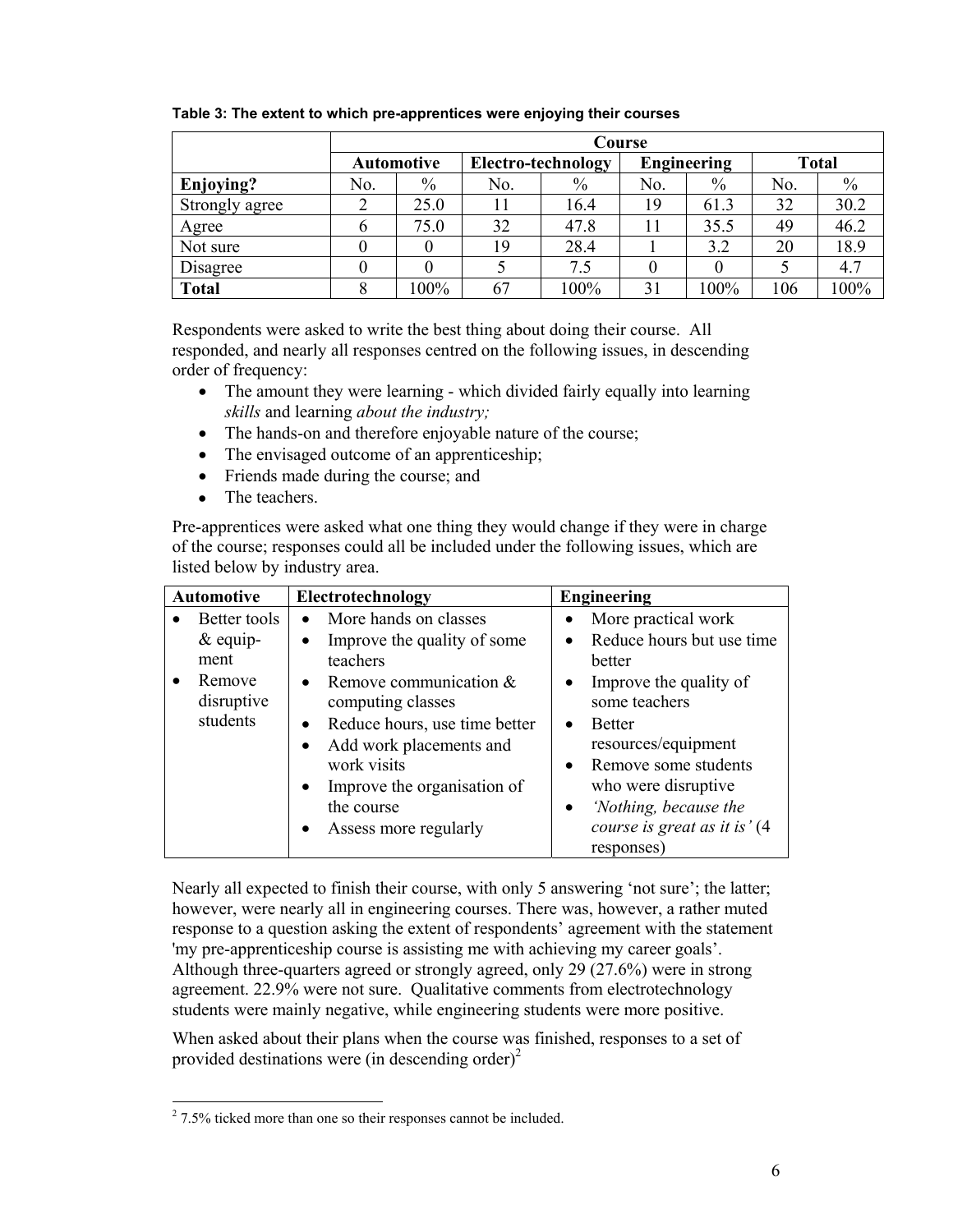- Find apprenticeship  $(74.5\%)$
- Apprenticeship already organised (8.5%)
- Another job that was not an apprenticeship  $(5.7\%)$
- TAFE or other VET course  $(2.8\%0)$
- Travel no job  $(0.9\%)$

Unfortunately we did not ask at what point in their course they were answering the questionnaire, so it is not possible to comment on the low proportion that had an apprenticeship already lined up. Qualitative comments (all from electrotechnology students) indicated that students would have appreciated more assistance with job seeking:

- *I wish we were given more help in getting into the field we want*
- *There should be an apprenticeship available for all students that get over 80%*
- *I believe this course should help students to get some work experience in a real work place*

Final comments from students included some very positive remarks:

- *The lecturers are fantastic, very helpful and make the course thoroughly enjoyable!* (automotive)
- *I thank all the teachers for teaching me and my mates, (I) really really enjoyed coming and haven't missed a day* (electrotechnology)
- *I consider myself fortunate to be able to participate in this course* (engineering)

# **Case study findings**

## The nature of the two courses

Cable Co was a private non-profit company set up by electrotechnology employer and employee associations. It had been running pre-apprenticeships for eight years and took several intakes each year. The company also operated as an RTO for apprentices and for other electrotechnology courses, and had a Group Training Organisation with around 250 electrotechnology apprentices. Staff and employers explained that in the electro-technology industry, a pre-apprenticeship was considered to be the best route into the industry. Countrytown was a small rural TAFE campus also offering apprenticeships in automotive (and a range of other courses) and usually had two preapprentice courses each semester. At Countrytown, the pre-apprentices took most of their classes alongside the apprentices; this was not the case at Cable Co.

# What were the characteristics of the pre-apprentices?

At Cable Co the pre-apprentices in the course studied were all boys and were aged between 17 and 23. Most had completed Year 12 and two had turned down university places to undertake the course. They were all well aware that a pre-apprenticeship was the way into an electrical apprenticeship, and several had approached employers for jobs to be told to return when they had completed their pre-apprenticeships. Most of these students had part-time jobs although a few had given them up because the course hours were so long. At Countrytown the pre-apprentices that attended the focus groups were more varied. There were two women, both with children, and one male in his mid-twenties; the remainder were boys aged under 20. The Countrytown group were not as sure as the Cable Co group that they definitely wanted careers in the industry; some were taking the course because of an interest in cars but not necessarily in an automotive career.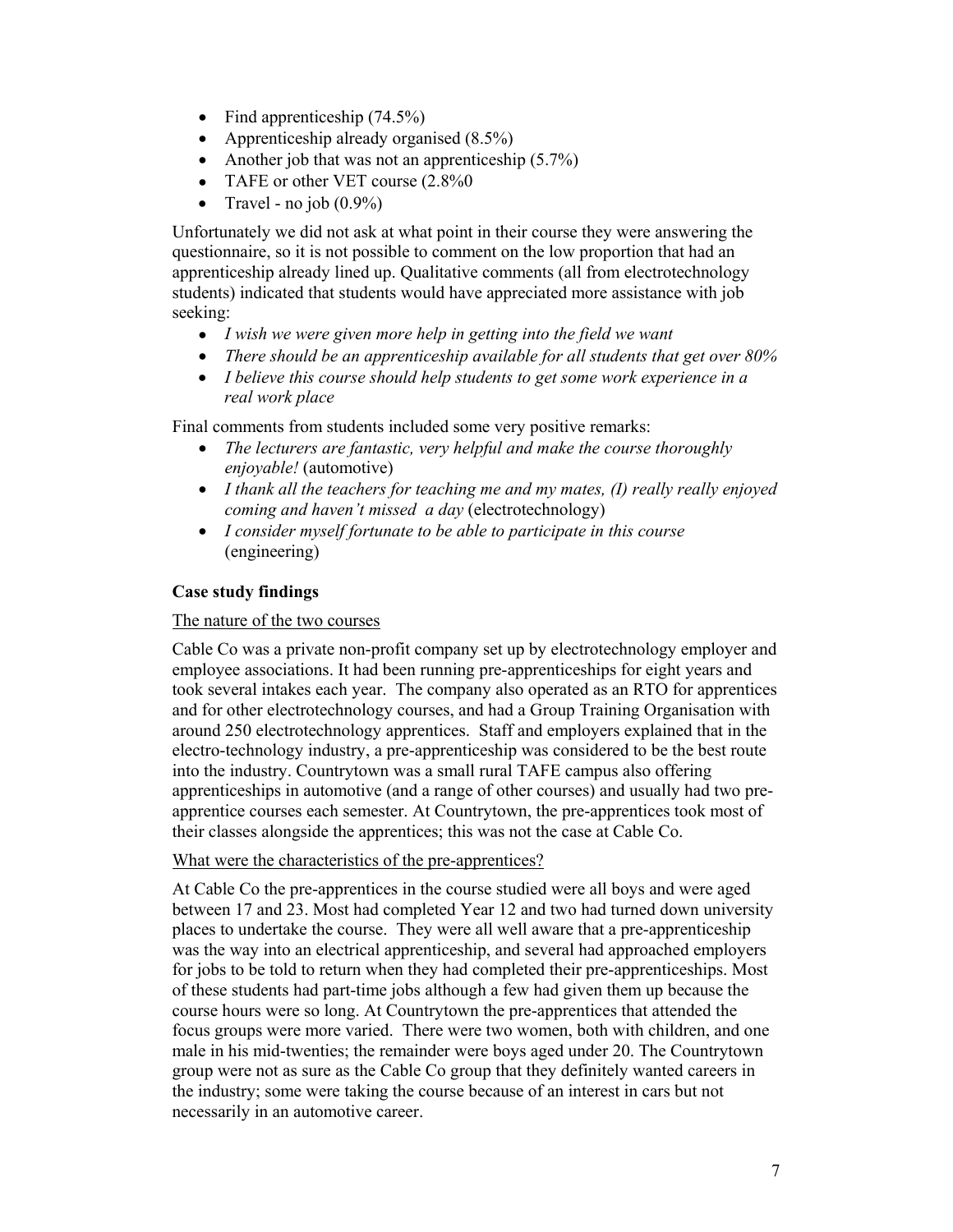#### What did the pre-apprentices think of their courses?

The pre-apprentices at Countrytown enjoyed the close relationship they had with the teachers because only a few teachers were involved. They particularly liked the practical work and received extra help with learning problems. They enjoyed the opportunity to work on their own cars or their friends' cars. At Cable Co the students were not quite so satisfied; they tended to expect higher standards and found the course a little disorganised and some modules not very interesting, but on the whole they too were satisfied. Despite being better educated the electrotechnology students found their course more difficult than did the automotive students. All students tended to enjoy the practical work more than the theory work.

Does the completion of a pre-apprenticeship facilitate entry to apprenticeships?

In the electrotechnology industry in Victoria, a pre-apprenticeship seemed to be more or less a requirement in order to get an apprenticeship in the larger companies. An employer that was interviewed said:

*Most of the large companies like ourselves will do the same. It's as simple as that. If they want to get a job in the industry, that's what they've got to do.* 

Companies liked the fact that ex-pre-apprentices had basics skills and knowledge of the industry, and that they had received extra maths tuition. In the automotive industry in the rural area of the case study, employers were not so decisive about a preference for pre-apprentices. However one of the case study students had gained a job in a spare parts dealership and her pre-apprenticeship certainly assisted. Her employer said:

*Her knowledge of what she's picked up so far in the apprenticeship(sic) has definitely helped her in the spare parts, identifying different parts of a vehicle… knowing what a ball joint is or what basic oil fluid is, rather than coming to me knowing nothing… she can look up parts books, mark stock off knowing what the product is…* 

In the Countrytown case study the teachers felt that the course had succeeded not only if a student had gained an apprenticeship, but also if he or she had been rehabilitated from drug or alcohol problems or if he or she enrolled on another course. For example the course co-ordinator said of a previous student:

*XXXX had actually been on the dole, long term unemployed. On drugs, all this sort of stuff. Family, Centrelink benefits virtually all his life. Did the preapprenticeship course, absolutely loved it. He found his passion. And he sort of couldn't quite get a job because of his appearance, he had earrings everywhere and all that, long hair. But he was a really nice kid and during that time we told him you've got to lift your game. You've got to have no drugs, blah, blah, blah. And he did that. But he didn't get a job at the end of that year. So I said to him, look you can start second year if you actively look for a job. Within two months he, like he was coming to TAFE and he used that as a positive when he went and saw an employer, and he's been employed at Y Motors ever since. Got a hair cut, never touched the drugs, that I know of, and he just had to complete his, well his work evidence stuff in his fourth year. But that's because he couldn't get it done in his second year. So he was, you know, he's now a fully qualified mechanic and he got student of the year… and if we never offered the pre-apprenticeship that would be one less tradesman.*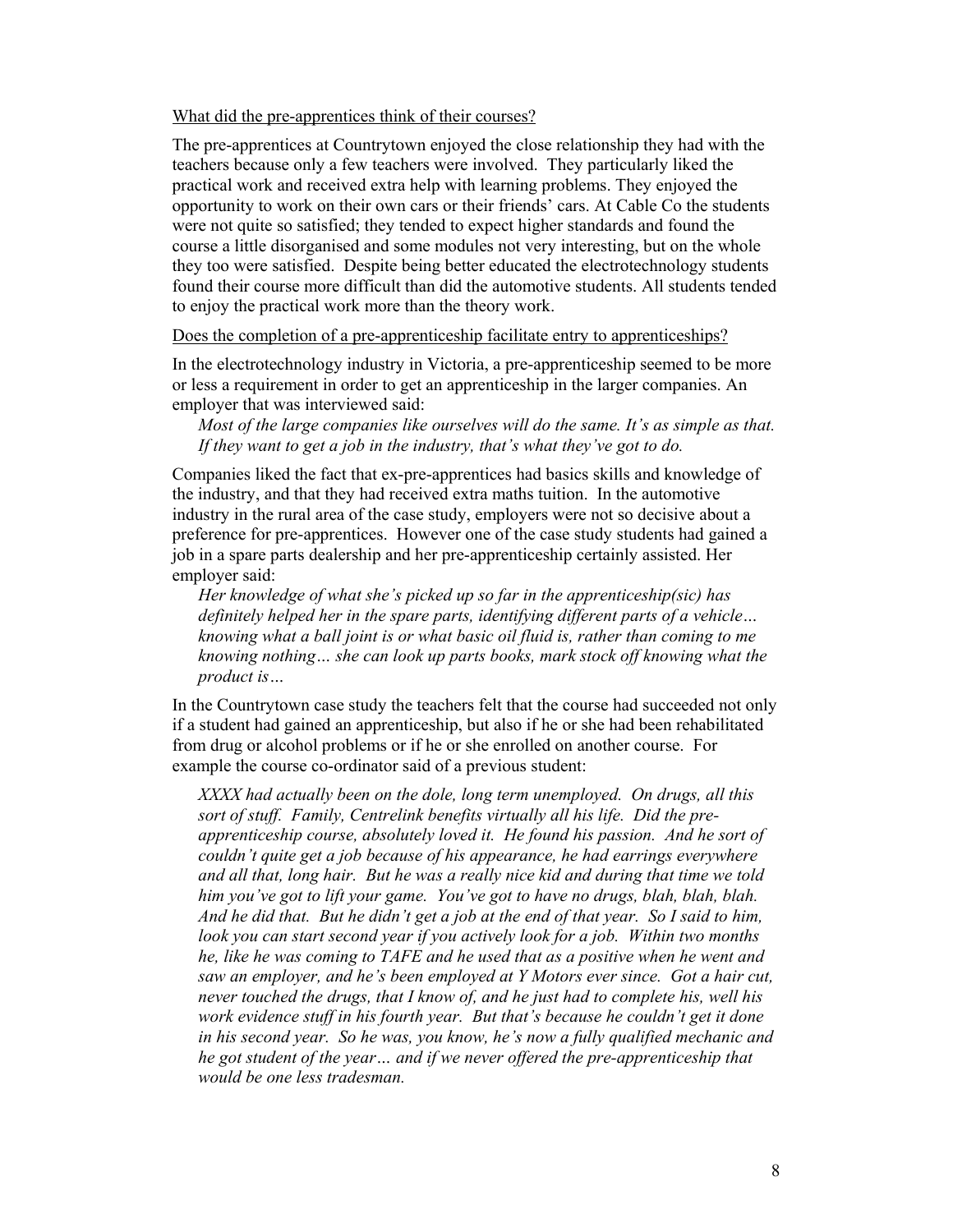A few of the Countrytown case study students said they still did not feel ready for work even near the end of the course.

#### What factors contribute to attrition in pre-apprenticeships?

A distinction was drawn between 'positive' attrition where a pre-apprentice left for an apprenticeship or similar job, and 'negative' attrition where people left for other reasons. A reason cited by several people was that people may enrol on the course as a requirement of retaining Centrelink benefits, and then leave once attendance had been established<sup>3</sup>. A teacher said

*Generally the ones that are really keen you can tell within a week or two. And the ones that aren't are either just there cause their Mum told them they've got to be there. You can tell those as well.* 

# **Conclusion**

It was clear that there was a consensus among all stakeholders – students, teachers and employers – that pre-apprenticeships were a good thing: that they provided basic skills, familiarisation with the industry culture and discipline into regular study habits. The two industry areas provided an interesting contrast (although some differences were no doubt due to other factors): electrotechnology students were better educated and more capable than automotive students, and perhaps as a consequence exhibited both in the quantitative and qualitative phases a propensity to be more critical of their courses. Considering that pre-apprenticeships are the preferred means of industry entry there is some evidence that greater attention needs to be paid to better quality curriculum and pedagogy in this industry area.

The findings from the survey about previous and concurrent working experience suggest that pre-apprenticeships do not necessarily have a major role in providing basic employability skills but that their employability focus is more about orientation to a particular industry and occupational culture. Nevertheless the case study at Countrytown TAFE suggests that a more basic role in regard to general employability or labour market re-entry may still be an area of importance in particular geographic areas and/or with particular client groups.

### **Acknowledgments**

The author would like to thank the Project Manager, Tom Dumbrell.

### **References**

- Ball, K. & John, D. (2005). *Apprentice & trainee completion rates.* Adelaide: NCVER.
- College Curriculum Services Unit (NSW TAFE) (1990). *Apprenticeship separation analysis: Report of an investigation into the reasons for NSW apprentices separating from their trade.* Sydney: NSW Department of Further Education, Training & Employment.
- Department for Education and Skills UK (DfES) (2006). *Young apprentice*, issue 4. London<sup>·</sup> DfES

l <sup>3</sup> It has not been verified whether this would in fact be sufficient to retain benefits, at least under current regulations.